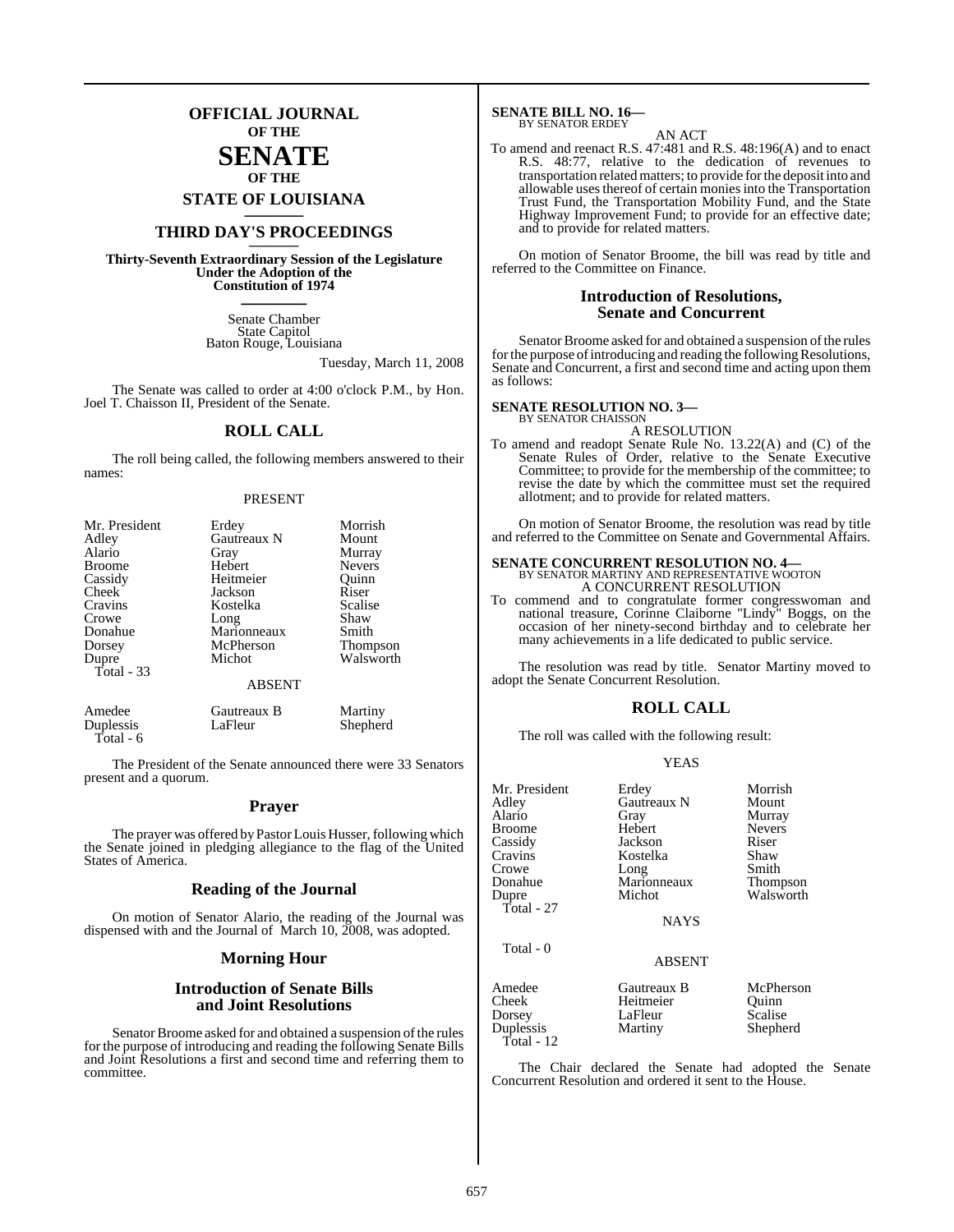# March 11, 2008

### **SENATE CONCURRENT RESOLUTION NO. 5—**

BY SENATOR LONG A CONCURRENT RESOLUTION

To commend Florien High School of the Sabine Parish School System on being honored with a Bronze Medal by U.S. News & World Report as one of the best high schools in the nation.

The resolution was read by title. Senator Long moved to adopt the Senate Concurrent Resolution.

## **ROLL CALL**

The roll was called with the following result:

### YEAS

| Mr. President<br>Adley<br>Alario<br><b>Broome</b><br>Cassidy<br>Cravins<br>Crowe<br>Donahue<br>Dupre | Erdey<br>Gautreaux N<br>Gray<br>Hebert<br>Jackson<br>Kostelka<br>Long<br>Marionneaux<br>Michot | Morrish<br>Mount<br>Murray<br><b>Nevers</b><br>Riser<br>Shaw<br>Smith<br><b>Thompson</b><br>Walsworth |
|------------------------------------------------------------------------------------------------------|------------------------------------------------------------------------------------------------|-------------------------------------------------------------------------------------------------------|
| Total - 27                                                                                           | <b>NAYS</b>                                                                                    |                                                                                                       |
| Total - 0                                                                                            | <b>ABSENT</b>                                                                                  |                                                                                                       |

| Amedee       | Gautreaux B | McPherson |
|--------------|-------------|-----------|
| Cheek        | Heitmeier   | Ouinn     |
| Dorsey       | LaFleur     | Scalise   |
| Duplessis    | Martiny     | Shepherd  |
| Total - $12$ |             |           |

The Chair declared the Senate had adopted the Senate Concurrent Resolution and ordered it sent to the House.

## **SENATE CONCURRENT RESOLUTION NO. 6—**

BY SENATOR LONG A CONCURRENT RESOLUTION

To commend Negreet High School of the Sabine Parish School System on being honored with a Bronze Medal by U.S. News & World Report as one of the best high schools in the nation.

The resolution was read by title. Senator Long moved to adopt the Senate Concurrent Resolution.

### **ROLL CALL**

The roll was called with the following result:

### YEAS

| Mr. President   | Erdey             | Mount            |
|-----------------|-------------------|------------------|
| Adley           | Gautreaux N       | Murray           |
| Alario          | Hebert            | <b>Nevers</b>    |
| <b>Broome</b>   | Jackson           | Riser            |
| Cassidy         | Kostelka          | Shaw             |
| Cravins         | Long              | Smith            |
| Crowe           | Marionneaux       | <b>Thompson</b>  |
| Donahue         | Michot            | Walsworth        |
| Dupre           | Morrish           |                  |
| Total - 26      |                   |                  |
|                 | <b>NAYS</b>       |                  |
| Total - 0       |                   |                  |
|                 | <b>ABSENT</b>     |                  |
| Amedee<br>Cheek | Gray<br>Heitmeier | Ouinn<br>Scalise |
|                 |                   |                  |

# **Page 2 SENATE 3rd DAY'S PROCEEDINGS**

Dorsey LaFleur Shepherd<br>
Duplessis Martiny Shepherd Duplessis Martiny Gautreaux B Total - 13

The Chair declared the Senate had adopted the Senate Concurrent Resolution and ordered it sent to the House.

### **SENATE CONCURRENT RESOLUTION NO. 7—** BY SENATOR LONG

A CONCURRENT RESOLUTION

To commend Dodson High School oftheWinn Parish School System on being honored with a Bronze Medal by U.S. News & World Report as one of the best high schools in the nation.

The resolution was read by title. Senator Long moved to adopt the Senate Concurrent Resolution.

### **ROLL CALL**

The roll was called with the following result:

### YEAS

| Mr. President<br>Adley<br>Alario | Dupre<br>Erdey<br>Gautreaux N | Morrish<br>Mount<br>Murray |
|----------------------------------|-------------------------------|----------------------------|
| Broome                           | Hebert                        | <b>Nevers</b>              |
| Cassidy                          | Jackson                       | Riser                      |
| Cheek                            | Kostelka                      | Shaw                       |
| Cravins                          | Long                          | Smith                      |
| Crowe                            | Marionneaux                   | Thompson                   |
| Donahue                          | Michot                        | Walsworth                  |
| Total - 27                       |                               |                            |
|                                  | <b>NAYS</b>                   |                            |
| Total - 0                        | ABSENT                        |                            |

Duplessis LaFleur Scalise<br>Gautreaux B Martiny Shepherd Gautreaux B Total - 12

Amedee Gray McPherson<br>
Dorsey Heitmeier Quinn Heitmeier Quinn<br>LaFleur Scalise

The Chair declared the Senate had adopted the Senate Concurrent Resolution and ordered it sent to the House.

### **SENATE CONCURRENT RESOLUTION NO. 8—** BY SENATOR LONG

A CONCURRENT RESOLUTION To commend Calvin High School of the Winn Parish School System on being honored with a Bronze Medal by U.S. News & World Report as one of the best high schools in the nation.

The resolution was read by title. Senator Long moved to adopt the Senate Concurrent Resolution.

### **ROLL CALL**

The roll was called with the following result:

### YEAS

| Mr. President | Erdey       | Murray                |
|---------------|-------------|-----------------------|
| Adley         | Gautreaux N | <b>Nevers</b>         |
| Alario        | Hebert      | Riser                 |
| <b>Broome</b> | Jackson     | Scalise               |
| Cassidy       | Kostelka    | Shaw                  |
| Cheek         | Long        | Smith                 |
| Cravins       | Marionneaux |                       |
| Crowe         | Michot      | Thompson<br>Walsworth |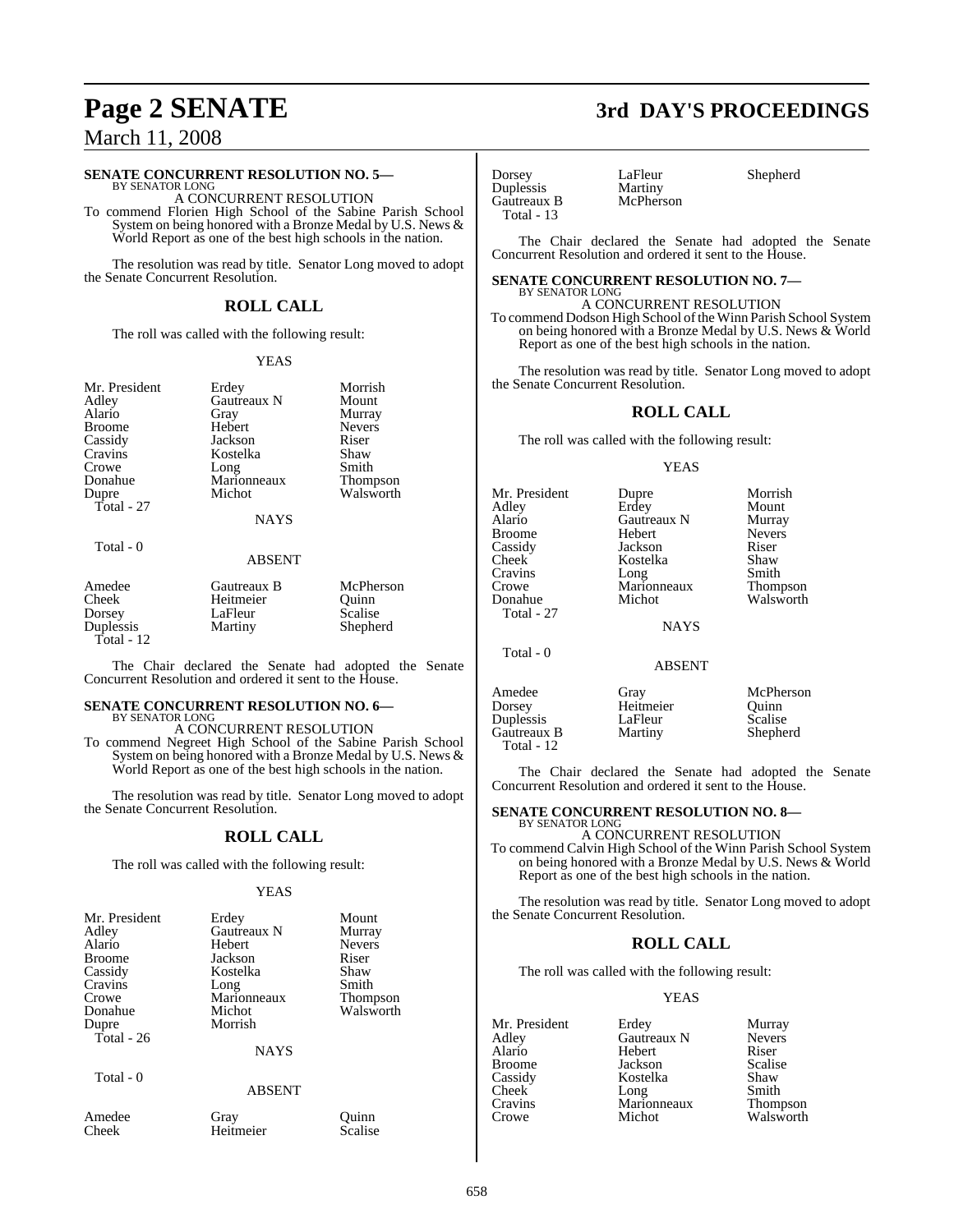# **3rd DAY'S PROCEEDINGS Page 3 SENATE**

Donahue Morrish Total - 28

Mount

NAYS

Total - 0

ABSENT

Heitmeier Quinn<br>LaFleur Shepherd

Amedee Gray McPherson<br>
Dorsey Heitmeier Quinn **Duplessis** LaFleur<br>
Gautreaux B Martiny Gautreaux B Total - 11

The Chair declared the Senate had adopted the Senate Concurrent Resolution and ordered it sent to the House.

### **SENATE CONCURRENT RESOLUTION NO. 9—**

BY SENATOR LONG A CONCURRENT RESOLUTION

To commend Winnfield Senior High School of the Winn Parish School System on being honored with a Bronze Medal by U.S. News & World Report as one of the best high schools in the nation.

The resolution was read by title. Senator Long moved to adopt the Senate Concurrent Resolution.

### **ROLL CALL**

The roll was called with the following result:

### YEAS

| Mr. President<br>Adley<br>Alario | Erdey<br><b>Gautreaux N</b><br>Hebert | Murray<br><b>Nevers</b><br>Riser |
|----------------------------------|---------------------------------------|----------------------------------|
| <b>Broome</b>                    | Jackson                               | <b>Scalise</b>                   |
| Cassidy                          | Kostelka                              | Shaw                             |
| Cheek                            | Long                                  | Smith                            |
| Cravins                          | Marionneaux                           | <b>Thompson</b>                  |
| Crowe                            | Michot                                | Walsworth                        |
| Donahue                          | Morrish                               |                                  |
| Dupre                            | Mount                                 |                                  |
| Total - 28                       |                                       |                                  |
|                                  | <b>NAYS</b>                           |                                  |
| Total $-0$                       |                                       |                                  |
|                                  | <b>ABSENT</b>                         |                                  |
|                                  |                                       |                                  |

| Amedee      | Grav      | McPherson |
|-------------|-----------|-----------|
| Dorsey      | Heitmeier | Ouinn     |
| Duplessis   | LaFleur   | Shepherd  |
| Gautreaux B | Martiny   |           |
| Total $-11$ |           |           |

The Chair declared the Senate had adopted the Senate Concurrent Resolution and ordered it sent to the House.

### **Senate Bills and Joint Resolutions on Second Reading to be Referred**

The following Senate Bills and Joint Resolutions were read and referred to committees as follows:

# **SENATE BILL NO. 14—** BY SENATOR MORRISH

AN ACT

To amend and reenact R.S. 2:903(B), relative to the General Aviation and Reliever Airport Maintenance Grant Program; to increase the limit of Transportation Trust Fund monies made available to the program; and to provide for related matters.

# March 11, 2008

On motion of Senator Broome, the bill was read by title and returned to the Calendar, subject to call.

### **Messages from the House**

The following Messages from the House were received and read as follows:

### **Message from the House**

### **ASKING CONCURRENCE IN HOUSE CONCURRENT RESOLUTIONS**

March 11, 2008

To the Honorable President and Members of the Senate:

I am directed to inform your honorable body that the House of Representatives has finally passed and asks your concurrence in the following House Concurrent Resolutions:

# **HOUSE CONCURRENT RESOLUTION NO. 7—** BY REPRESENTATIVE ROSALIND JONES

A CONCURRENT RESOLUTION

To commend Wossman Wildcats for winning the Class 3A state championship.

> Respectfully submitted, ALFRED W. SPEER Clerk of the House of Representatives

### **House Concurrent Resolutions**

Senator Broome asked for and obtained a suspension of the rules to take up at this time the following House Concurrent Resolutions just received from the House which were taken up, read a first and second time by their titles and acted upon as follows:

### **HOUSE CONCURRENT RESOLUTION NO. 7—** BY REPRESENTATIVE ROSALIND JONES

A CONCURRENT RESOLUTION

To commend Wossman Wildcats for winning the Class 3A state championship.

The resolution was read by title. Senator Thompson moved to concur in the House Concurrent Resolution.

### **ROLL CALL**

The roll was called with the following result:

### YEAS

| Mr. President<br>Adlev<br>Alario<br>Broome<br>Cassidy<br>Cheek<br>Cravins<br>Crowe<br>Donahue<br>Dorsey<br>Dupre<br>Total - 31 | Erdey<br>Gautreaux N<br>Hebert<br>Jackson<br>Kostelka<br>Long<br>Marionneaux<br>McPherson<br>Michot<br>Morrish<br>Mount<br><b>NAYS</b> | Murray<br><b>Nevers</b><br>Ouinn<br>Riser<br>Scalise<br>Shaw<br>Smith<br>Thompson<br>Walsworth |
|--------------------------------------------------------------------------------------------------------------------------------|----------------------------------------------------------------------------------------------------------------------------------------|------------------------------------------------------------------------------------------------|
| Total - 0                                                                                                                      | <b>ABSENT</b>                                                                                                                          |                                                                                                |
| Amedee<br>Duplessis<br>Gautreaux B                                                                                             | Gray<br>Heitmeier<br>LaFleur                                                                                                           | Martiny<br>Shepherd                                                                            |

Gautreaux B Total - 8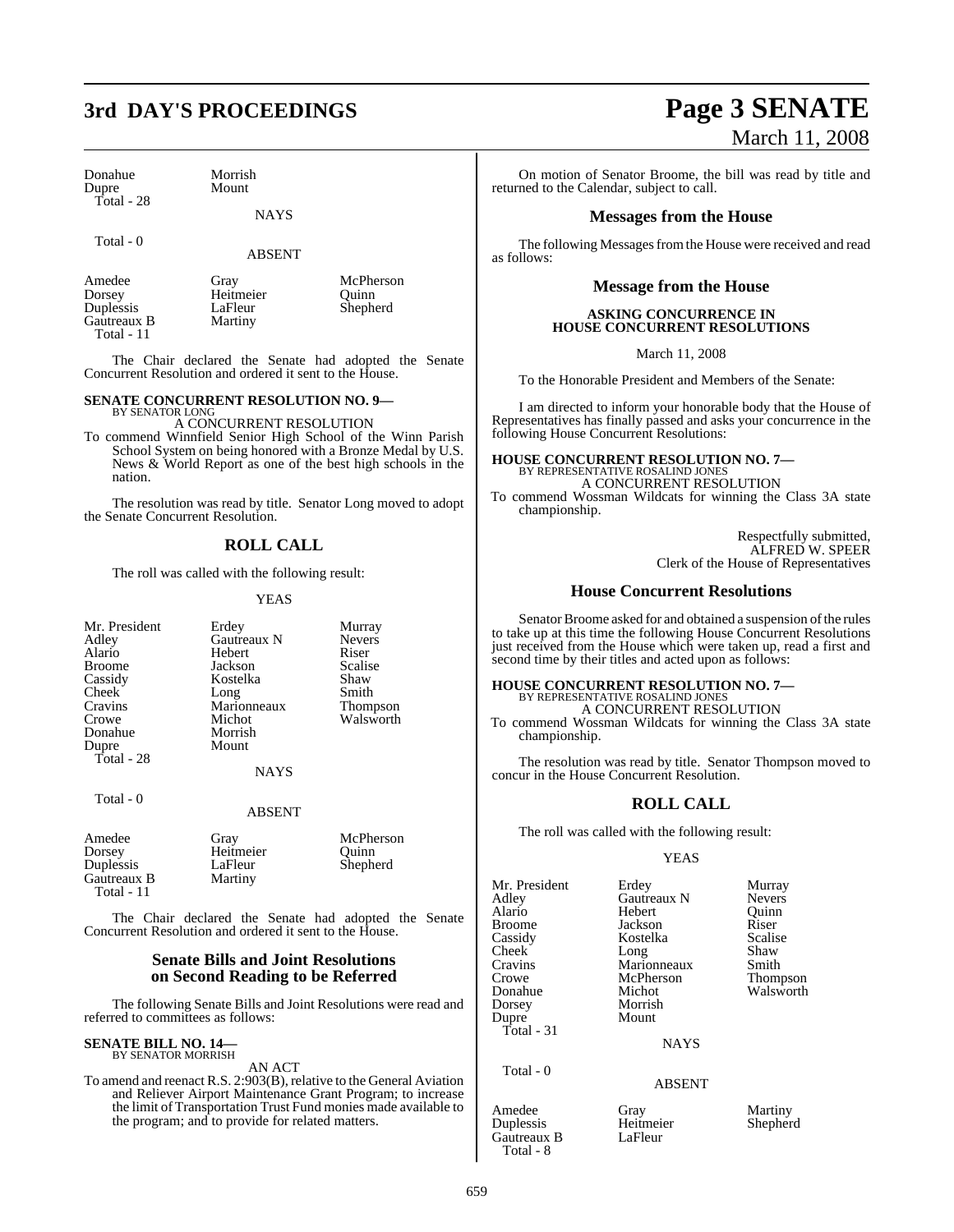# March 11, 2008

The Chair declared the Senate had concurred in the House Concurrent Resolution and ordered it returned to the House.

### **Reports of Committees**

The following reports of committees were received and read:

### **REPORT OF COMMITTEE ON**

### **REVENUE AND FISCAL AFFAIRS**

Senator Robert M. Marionneaux, Jr., Chairman on behalf of the Committee on Revenue and Fiscal Affairs, submitted the following report:

### March 11, 2008

To the President and Members of the Senate:

I am directed by your Committee on Revenue and Fiscal Affairs to submit the following report:

### **SENATE BILL NO. 3—** BY SENATOR SCALISE

AN ACT

To amend and reenact R.S. 47:293(4), relative to the federal income tax reductions provided for in Section 6428 of the Internal Revenue Code as enacted in the federal Economic Stimulus Act of 2008; to provide that such federal income tax reductions shall not decrease the federal income tax deduction; and to provide for related matters.

Reported favorably.

### **SENATE BILL NO. 5—**

BY SENATORS MARIONNEAUX AND MICHOT AN ACT

To enact R.S. 47:293(9)(a)(xiv) and (xv), 297.10, and 297.11, relative to individual income tax; to provide for a deduction from state income taxes for certain elementary and secondary education tuition; to provide for a deduction for state income taxes for certain home-school educational expenses; and to provide for related matters.

Reported with amendments.

### **SENATE BILL NO. 7—**

BY SENATORS CHAISSON AND MICHOT AN ACT

To amend and reenact R.S. 47:301(3)(i)(ii)(bb), relative to the definition of the term "manufacturer" for purposes of eligibility for the state sales and use tax exclusions from the terms "cost price" and "sales price" for purchases of machinery and equipment used in manufacturing; to provide that the term "manufacturer" shall include persons who have North American Industrial Classification System codes within the information Section 51, or the manufacturing Sectors 511-511110, as they existed in 2002, assigned either by the Louisiana Department of Labor, if the persons are required to register with the Louisiana Department of Labor for purposes of unemployment insurance, or by the Louisiana Department of Revenue, as determined from federal income tax data, if the persons are not required to register with the Department of Labor for purposes of unemployment insurance; and to provide for related matters.

Reported favorably.

Respectfully submitted, ROBERT M. MARIONNEAUX, JR. Chairman

# **Page 4 SENATE 3rd DAY'S PROCEEDINGS**

### **REPORT OF COMMITTEE ON**

### **FINANCE**

Senator Michael J. "Mike" Michot, Chairman on behalf of the Committee on Finance, submitted the following report:

March 11, 2008

To the President and Members of the Senate:

I am directed by your Committee on Finance to submit the following report:

**SENATE BILL NO. 11—** BY SENATOR MICHOT

AN ACT

To amend and reenact R.S. 47:481 and R.S. 48:196(A) and to enact R.S. 48:77, relative to the dedication of revenues to transportation related matters; to provide forthe deposit into and allowable uses thereof of certain monies into the Transportation Trust Fund, the Transportation Mobility Fund, and the State Highway Improvement Fund; to provide for an effective date; and to provide for related matters.

Reported favorably.

Respectfully submitted, MICHAEL J. "MIKE" MICHOT Chairman

### **Senate Bills and Joint Resolutions on Second Reading Reported by Committees**

Senator Michot asked for and obtained a suspension of the rules to take up at this time the following Senate Bills and Joint Resolutions just reported by Committees.

**SENATE BILL NO. 3—** BY SENATOR SCALISE

AN ACT

To amend and reenact R.S. 47:293(4), relative to the federal income tax reductions provided for in Section 6428 of the Internal Revenue Code as enacted in the federal Economic Stimulus Act of 2008; to provide that such federal income tax reductions shall not decrease the federal income tax deduction; and to provide for related matters.

Reported favorably by the Committee on Revenue and Fiscal Affairs. On motion of Senator Marionneaux, the bill was read by title, ordered engrossed, and passed to a third reading.

**SENATE BILL NO. 5—** BY SENATORS MARIONNEAUX, KOSTELKA, MICHOT, SCALISE AND WALSWORTH AN ACT

To enact R.S. 47:293(9)(a)(xiv) and (xv), 297.10, and 297.11, relative to individual income tax; to provide for a deduction from state income taxes for certain elementary and secondary education tuition; to provide for a deduction for state income taxes for certain home-school educational expenses; and to provide for related matters.

Reported with amendments by the Committee on Revenue and Fiscal Affairs.

### **SENATE COMMITTEE AMENDMENTS**

Amendments proposed by Senate Committee on Revenue and Fiscal Affairs to Original Senate Bill No. 5 by Senator Marionneaux

AMENDMENT NO. 1 On page 2, line 21, after "**equal to**" insert "**fifty percent of**"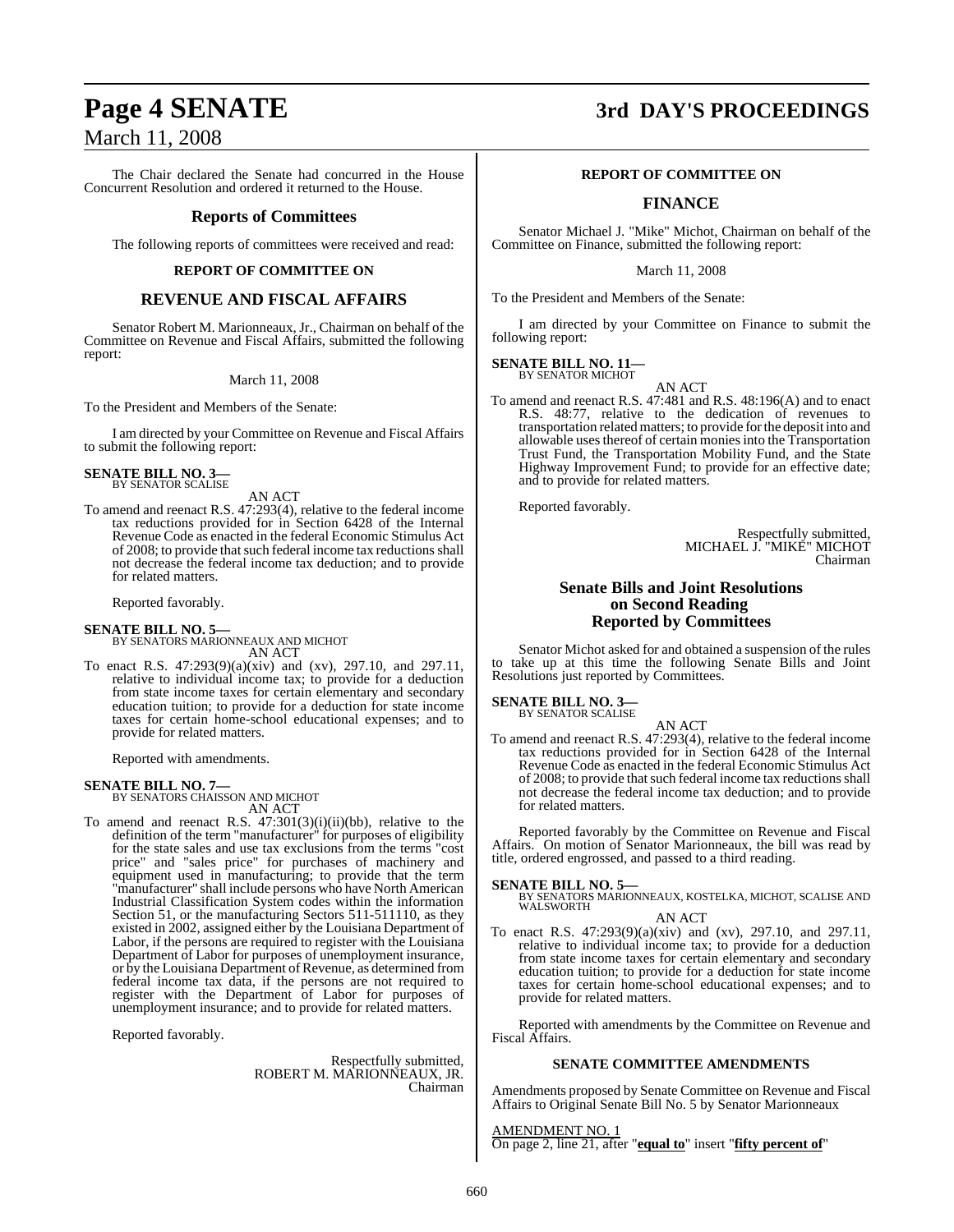# **3rd DAY'S PROCEEDINGS Page 5 SENATE**

# March 11, 2008

### AMENDMENT NO. 2

On page 2, line 23, after "**child**" delete the period "**.**" and insert: ",**or five thousand dollars per child, whichever is less.**"

On motion of Senator Marionneaux, the committee amendment was adopted. The amended bill was read by title, ordered engrossed, and passed to a third reading.

**SENATE BILL NO. 7—** BY SENATORS CHAISSON, MICHOT, SCALISE AND WALSWORTH AN ACT

To amend and reenact R.S. 47:301(3)(i)(ii)(bb), relative to the definition of the term "manufacturer" for purposes of eligibility for the state sales and use tax exclusions from the terms "cost price" and "sales price" for purchases of machinery and equipment used in manufacturing; to provide that the term "manufacturer" shall include persons who have North American Industrial Classification System codes within the information Section 51, or the manufacturing Sectors 511-511110, as they existed in 2002, assigned either by the Louisiana Department of Labor, if the persons are required to register with the Louisiana Department of Labor for purposes of unemployment insurance, or by the Louisiana Department of Revenue, as determined from federal income tax data, if the persons are not required to register with the Department of Labor for purposes of unemployment insurance; and to provide for related matters.

Reported favorably by the Committee on Revenue and Fiscal Affairs. On motion of Senator Marionneaux, the bill was read by title, ordered engrossed, and passed to a third reading.

**SENATE BILL NO. 11—** BY SENATORS MICHOT, ALARIO, CHEEK, DONAHUE, DORSEY, DUPRE, N. GAUTREAUX, JACKSON, LONG, MURRAY, SMITH AND WALSWORTH

### AN ACT

To amend and reenact R.S. 47:481 and R.S. 48:196(A) and to enact R.S. 48:77, relative to the dedication of revenues to transportation relatedmatters; to provide forthe deposit into and allowable uses thereof of certain moniesinto the Transportation Trust Fund, the Transportation Mobility Fund, and the State Highway Improvement Fund; to provide for an effective date; and to provide for related matters.

Reported favorably by the Committee on Finance. On motion of Senator Michot, the bill was read by title, ordered engrossed, and passed to a third reading.

### **Senate Bills and Joint Resolutions on Second Reading Reported by Committees**

The following Senate Bills and Joint Resolutions reported by Committees were taken up and acted upon as follows:

**SENATE BILL NO. 9—**<br>BY SENATORS MARIONNEAUX, ADLEY, DORSEY, ERDEY,<br>KOSTELKA, LONG, MICHOT, MORRISH, RISER, SHAW AND<br>WALSWORTH

### AN ACT

To enact R.S. 47:293(4)(c), relative to the federal income tax deduction for individual income tax; and to provide for related matters.

Reported favorably by the Committee on Revenue and Fiscal Affairs. On motion of Senator Marionneaux, the bill was read by title, ordered engrossed, and passed to a third reading.

**SENATE BILL NO. 10—**<br>BY SENATORS MARIONNEAUX, ADLEY, DORSEY, ERDEY,<br>KOSTELKA, LONG, MICHOT, MORRISH, RISER, SHAW AND<br>WALSWORTH

### AN ACT

To amend and reenact R.S. 47:602(A) and (G), 603(A)(2), 605(C), and 609(A) and to repeal R.S. 47:603, relative to the corporation franchise tax; to accelerate the elimination of borrowed capital from taxable capital; to provide for an effective date; and to provide for related matters.

Reported favorably by the Committee on Revenue and Fiscal Affairs. On motion of Senator Marionneaux, the bill was read by title, ordered engrossed, and passed to a third reading.

**SENATE BILL NO. 12—**<br>BY SENATORS MARIONNEAUX, MICHOT, WALSWORTH, ADLEY, DORSEY, ERDEY, KOSTELKA, LONG, MORRISH, RISER AND SHAW<br>AN ACT

To amend and reenact R.S.  $47:301(3)(i)(i)$ ,  $13(k)(i)$ , and  $28(a)$ , To amend and reenact R.S.  $47:301(3)(i)(i)$ ,  $13(k)(i)$ , and  $28(a)$ , relative to sales and use tax of the state and statewide political subdivisions; to provide for an accelerated reduction of the sales price, cost price, gross proceeds derived from a lease or rental, monthly lease or rental price paid, and the monthly lease or rental price contracted or agreed to by way of an exclusion of certain manufacturing machinery and equipment; to provide for an effective date; and to provide for related matters.

Reported favorably by the Committee on Revenue and Fiscal Affairs. On motion of Senator Marionneaux, the bill was read by title, ordered engrossed, and passed to a third reading.

**SENATE BILL NO. 13—**<br>BY SENATORS MARIONNEAUX, MICHOT, WALSWORTH, ADLEY, DORSEY, ERDEY, KOSTELKA, LONG, MORRISH, RISER AND SHAW AN ACT

To enact R.S. 47:321(K), relative to the sales and use tax; to provide for the effectiveness and applicability of the exemptions for electric power or energy, natural gas, water, and steam; to provide for an effective date; and to provide for related matters.

Reported favorably by the Committee on Revenue and Fiscal Affairs. On motion of Senator Marionneaux, the bill was read by title, ordered engrossed, and passed to a third reading.

### **Rules Suspended**

Senator Hebert asked for and obtained a suspension of the rules for the purpose of taking up at this time.

### **Introduction of Senate Bills and Joint Resolutions**

Senator Broome asked for and obtained a suspension of the rules for the purpose of introducing and reading the following Senate Bills and Joint Resolutions a first and second time and referring them to committee.

### **SENATE BILL NO. 17—** BY SENATOR HEBERT

AN ACT To amend and reenact R.S. 47:302(R)(1), 321(H)(1), and 331(P)(2), relative to state sales and use tax; to eliminate and reduce sales tax on purchases by businesses of certain utilities; and to provide for related matters.

On motion of Senator Broome, the bill was read by title and referred to the Committee on Revenue and Fiscal Affairs.

# **SENATE BILL NO. 18—** BY SENATOR HEBERT

AN ACT

To enact R.S. 47:293(9)(a)(xiv) and (xv) and 297.10 and 297.11, relative to individual income tax; to provide for a deduction from state income taxes for certain elementary and secondary education tuition; to provide for a deduction from state income taxes for certain elementary and secondary education expenses; to provide for certain requirements and limitations; to provide for an effective date; and to provide for related matters.

On motion of Senator Broome, the bill was read by title and referred to the Committee on Revenue and Fiscal Affairs.